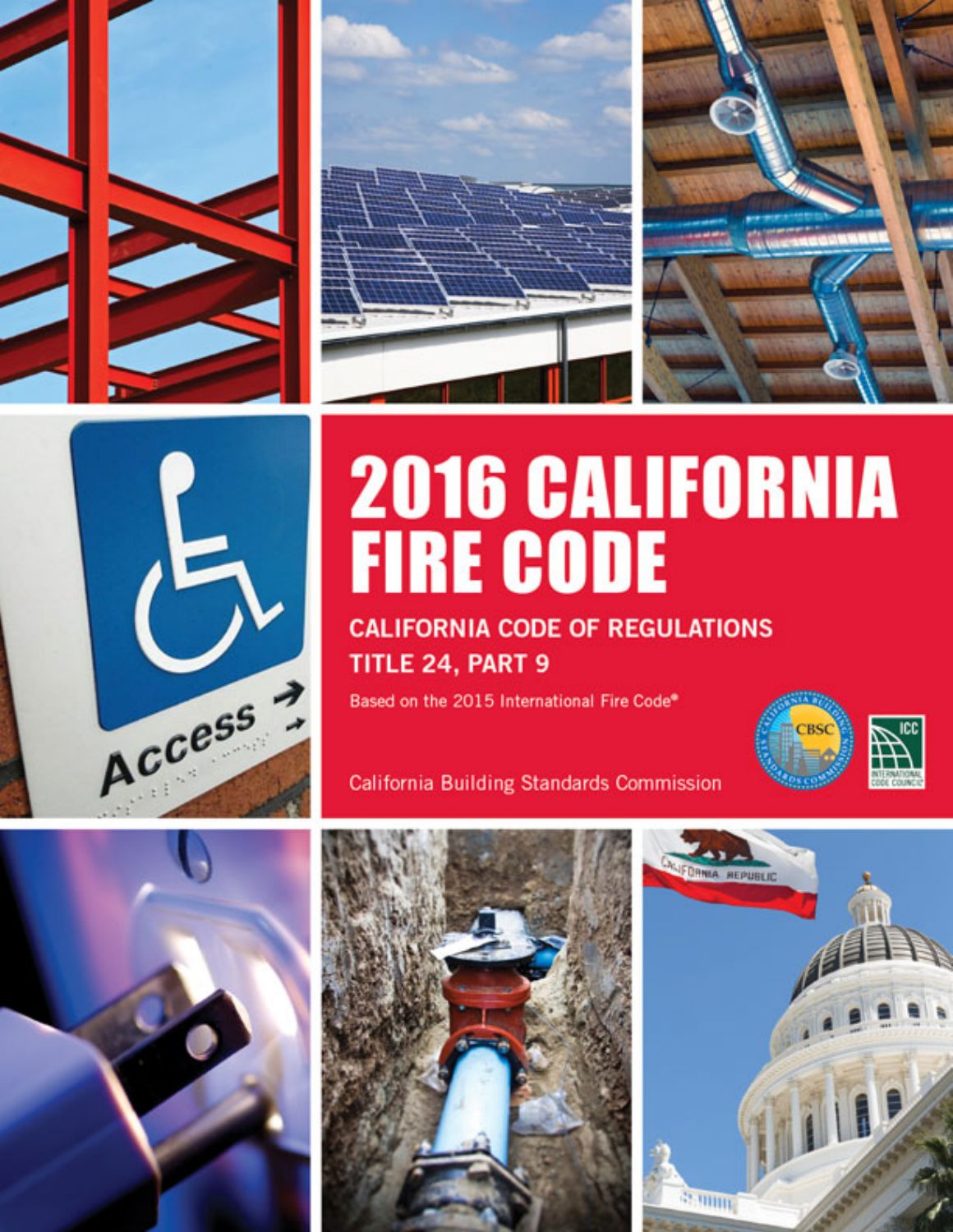## **SECTION 510 EMERGENCY RESPONDER RADIO COVERAGE**

**510.1 Emergency responder radio coverage in new buildings.** All new buildings shall have approved radio coverage for emergency responders within the building based upon the existing coverage levels of the public safety communication systems of the jurisdiction at the exterior of the building. This section shall not require improvement of the existing public safety communication systems.

## **Exceptions:**

- 1. Where approved by the building official and the fire code official, a wired communication system in accordance with Section 907.2.13.2 shall be permitted to be installed or maintained instead of an approved radio coverage system.
- 2. Where it is determined by the fire code official that the radio coverage system is not needed.
- 3. In facilities where emergency responder radio coverage is required and such systems, components or equipment required could have a negative impact on the normal operations of that facility, the fire code official shall have the authority to accept an automatically activated emergency responder radio coverage system.

**510.2 Emergency responder radio coverage in existing buildings.** Existing buildings shall be provided with approved radio coverage for emergency responders as required in Chapter 11.

**510.3 Permit required.** A construction permit for the installation of or modification to emergency responder radio coverage systems and related equipment is required as specified in Section 105.7.5. Maintenance performed in accordance with this code is not considered a modification and does not require a permit.

**510.4 Technical requirements.** Systems, components and equipment required to provide the emergency responder radio coverage system shall comply with Sections 510.4.1 through 510.4.2.5.

**510.4.1 Radio signal strength.** The building shall be considered to have acceptable emergency responder radio coverage when signal strength measurements in 95 percent of all areas on each floor of the building meet the signal strength requirements in Sections 510.4.1.1 and 510.4.1.2.

**510.4.1.1 Minimum signal strength into the building**. A minimum signal strength of -95 dBm shall be receivable within the building.

**510.4.1.2 Minimum signal strength out of the building**. A minimum signal strength of -95 dBm shall be received by the agency's radio system when transmitted from within the building.

**510.4.2 System design.** The emergency responder radio coverage system shall be designed in accordance with Sections 510.4.2.1 through 510.4.2.5.

**510.4.2.1 Amplification systems allowed.** Buildings and structures that cannot support the required level of radio coverage shall be equipped with a radiating cable

system, a distributed antenna system with Federal Communications Commission (FCC)-certified signal boosters, or other system approved by the fire code official in order to achieve the required adequate radio coverage.

**510.4.2.2 Technical criteria.** The fire code official shall maintain a document providing the specific technical information and requirements for the emergency responder radio coverage system. This document shall contain, but not be limited to, the various frequencies required, the location of radio sites, effective radiated power of radio sites, and other supporting technical information.

**510.4.2.3 Standby power.** Emergency responder radio coverage systems shall be provided with standby power in accordance with Section 604. The standby power supply shall be capable of operating the emergency responder radio coverage system for a duration of not less than 24 hours.

**510.4.2.4 Signal booster requirements.** If used, signal boosters shall meet the following requirements:

- 1. All signal booster components shall be contained in a National Electrical Manufacturer's Association (NEMA) 4-type waterproof cabinet.
- 2. Battery systems used for the emergency power source shall be contained in a NEMA 4-type waterproof cabinet.
- 3. The signal booster system and battery system shall be electrically supervised and monitored by a supervisory service, or when approved by the fire code official, shall sound an audible signal at a constantly attended location
- 4. Equipment shall have FCC certification prior to installation.

**510.4.2.5 Additional frequencies and change of frequencies.** The emergency responder radio coverage system shall be capable of modification or expansion in the event frequency changes are required by the FCC or additional frequencies are made available by the FCC.

**510.5 Installation requirements.** The installation of the public safety radio coverage system shall be in accordance with Sections 510.5.1 through 510.5.4.

**510.5.1 Approval prior to installation.** Amplification systems capable of operating on frequencies licensed to any public safety agency by the FCC shall not be installed without prior coordination and approval of the fire code official.

**510.5.2 Minimum qualifications of personnel.** The minimum qualifications of the system designer and lead installation personnel shall include both of the following:

- 1. A valid FCC-issued general radio operators license.
- 2. Certification of in-building system training issued by a nationally recognized organization, school or a certificate issued by the manufacturer of the equipment being installed.